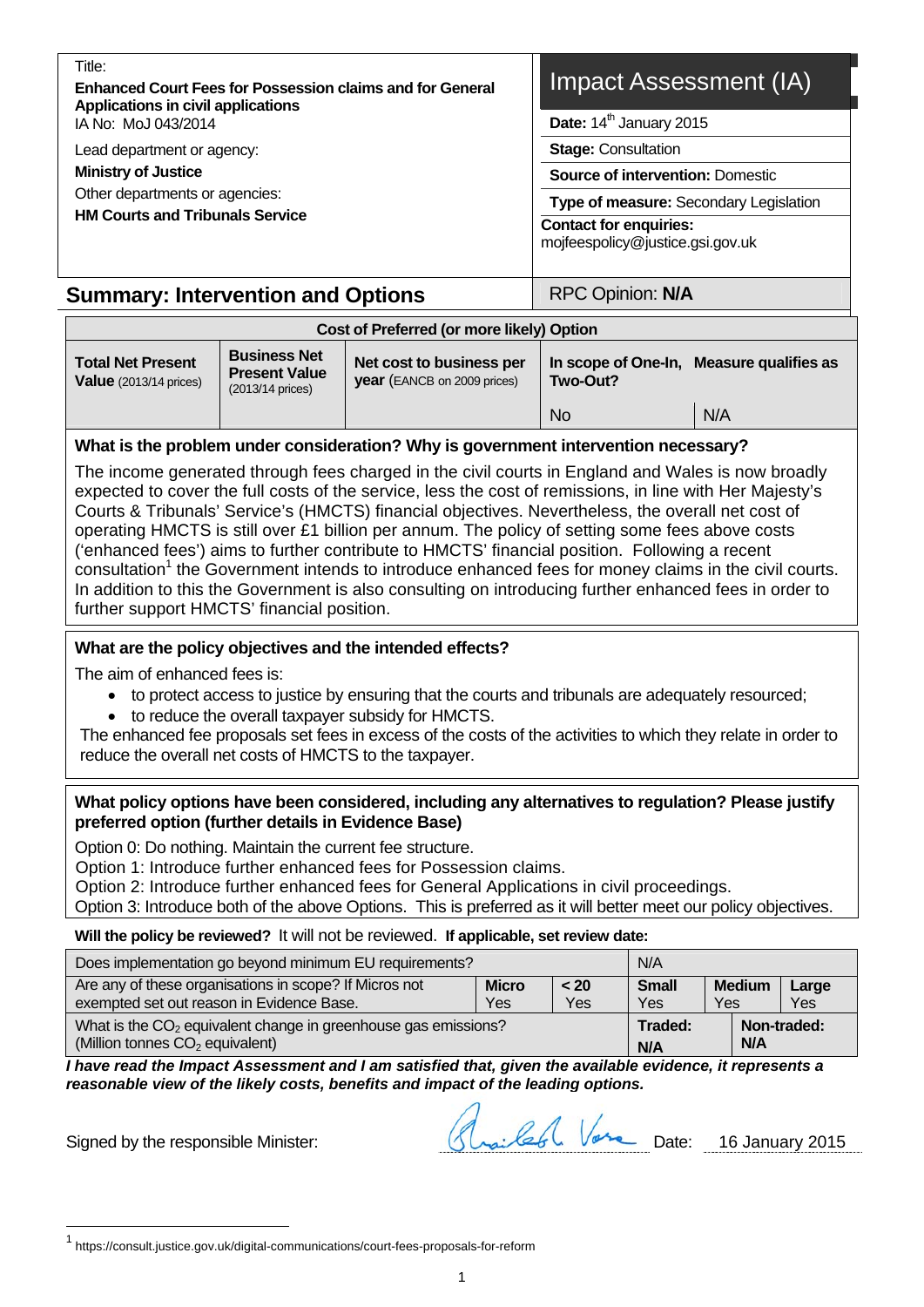# **Summary: Analysis & Evidence Policy Option 1**

**Description:** Increasing fees for all possession claims by £75 **FULL ECONOMIC ASSESSMENT** 

| Price                                  | PV Base | <b>Time Period</b>                                                                                                                      |              |  | Net Benefit (Present Value (PV)) (£m)                        |                                                                                                                                                                                                                                                                                                                                       |
|----------------------------------------|---------|-----------------------------------------------------------------------------------------------------------------------------------------|--------------|--|--------------------------------------------------------------|---------------------------------------------------------------------------------------------------------------------------------------------------------------------------------------------------------------------------------------------------------------------------------------------------------------------------------------|
| Base<br>Year                           | Year    | Years                                                                                                                                   | Low: Minimal |  | High: Minimal                                                | <b>Best Estimate: Minimal</b>                                                                                                                                                                                                                                                                                                         |
| 2013/14                                |         |                                                                                                                                         |              |  |                                                              |                                                                                                                                                                                                                                                                                                                                       |
| COSTS (£m)                             |         | <b>Total Transition</b><br>(Constant Price)                                                                                             | Years        |  | <b>Average Annual</b><br>(excl. Transition) (Constant Price) | <b>Total Cost</b><br>(Present Value)                                                                                                                                                                                                                                                                                                  |
| Low                                    |         |                                                                                                                                         |              |  |                                                              |                                                                                                                                                                                                                                                                                                                                       |
| High                                   |         |                                                                                                                                         |              |  |                                                              |                                                                                                                                                                                                                                                                                                                                       |
| <b>Best Estimate</b>                   |         | 0.1                                                                                                                                     |              |  | 15                                                           |                                                                                                                                                                                                                                                                                                                                       |
|                                        |         | Description and scale of key monetised costs by 'main affected groups'                                                                  |              |  |                                                              |                                                                                                                                                                                                                                                                                                                                       |
| per annum (in 2013/14 prices).         |         |                                                                                                                                         |              |  |                                                              | Transitional HMCTS costs, including costs of minor adjustments to court IT systems and costs of reissuing<br>forms and guidance, are expected to be up to £0.1 million. The total additional ongoing cost to court users<br>from paying increased fees, after fee remissions have been applied, is estimated to be around £15 million |
|                                        |         | Other key non-monetised costs by 'main affected groups'                                                                                 |              |  |                                                              | There may be some minor transitional costs related to HMCTS staff familiarising themselves with the<br>changed fees and from processing additional fee remissions. Costs to court users from familiarisation are<br>expected to be negligible. Successful claimants may incur cash flow costs as they would pay higher court          |
|                                        |         | fees upfront but only recover them once the case is settled.                                                                            |              |  |                                                              |                                                                                                                                                                                                                                                                                                                                       |
| <b>BENEFITS (£m)</b>                   |         | <b>Total Transition</b><br>(Constant Price)                                                                                             | Years        |  | <b>Average Annual</b><br>(excl. Transition) (Constant Price) | <b>Total Benefit</b><br>(Present Value)                                                                                                                                                                                                                                                                                               |
| Low                                    |         |                                                                                                                                         |              |  |                                                              |                                                                                                                                                                                                                                                                                                                                       |
| High                                   |         |                                                                                                                                         |              |  |                                                              |                                                                                                                                                                                                                                                                                                                                       |
| <b>Best Estimate</b>                   |         | 0                                                                                                                                       |              |  | 15                                                           |                                                                                                                                                                                                                                                                                                                                       |
| million per annum (in 2013/14 prices). |         | Description and scale of key monetised benefits by 'main affected groups'<br>Other key non-monetised benefits by 'main affected groups' |              |  |                                                              | HMCTS would benefit from increased fee income after fee remissions have been applied of around £15                                                                                                                                                                                                                                    |
| N/A                                    |         |                                                                                                                                         |              |  |                                                              |                                                                                                                                                                                                                                                                                                                                       |
| Key assumptions/sensitivities/risks    |         |                                                                                                                                         |              |  |                                                              | Discount rate (%)                                                                                                                                                                                                                                                                                                                     |
| 'high' 10 per cent reduction.          |         |                                                                                                                                         |              |  |                                                              | It has been assumed that fee changes will not affect court case volumes. Sensitivity analysis considers a<br>'low' 2 per cent reduction in case volumes compared to the baseline, a 'medium' 5 per cent reduction, and a                                                                                                              |
| from any increase in court fees.       |         |                                                                                                                                         |              |  |                                                              | It has been assumed that there are no detrimental impacts on court case outcomes nor on access to justice                                                                                                                                                                                                                             |
|                                        |         |                                                                                                                                         |              |  |                                                              | It has been assumed that there are no impacts on the legal services used to pursue or defend claims.                                                                                                                                                                                                                                  |
|                                        |         | Rounding to the nearest £5m has been applied to the income figures.                                                                     |              |  |                                                              |                                                                                                                                                                                                                                                                                                                                       |
| <b>BUSINESS ASSESSMENT (Option 1)</b>  |         |                                                                                                                                         |              |  |                                                              |                                                                                                                                                                                                                                                                                                                                       |

|                   | Direct impact on business (Equivalent Annual) £m, 2009 prices: | In scope of OIOO? | Measure qualifies as |     |
|-------------------|----------------------------------------------------------------|-------------------|----------------------|-----|
| <b>Costs: N/A</b> | <b>Benefits: N/A</b>                                           | Net: N/A          | No                   | N/A |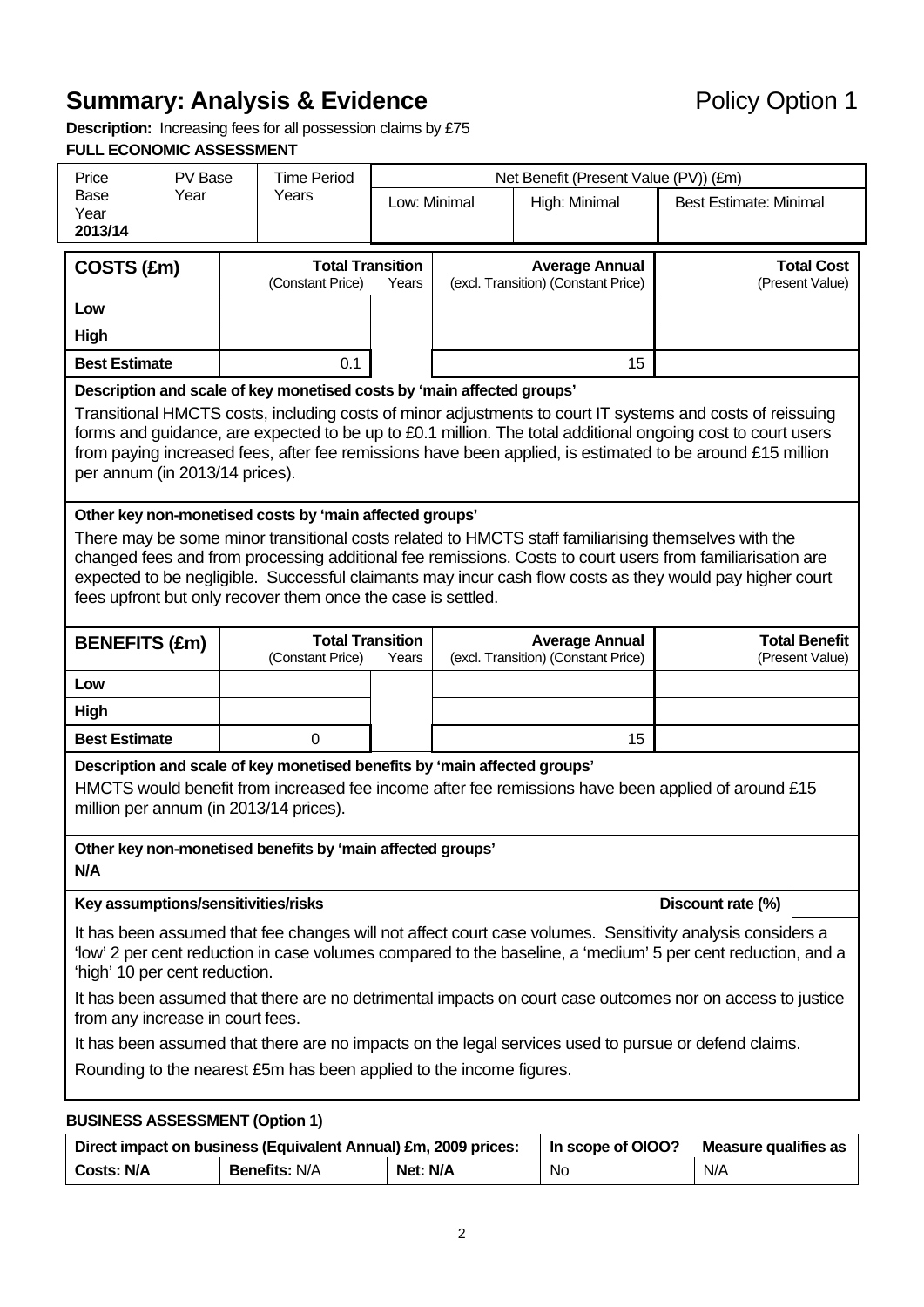# **Summary: Analysis & Evidence Policy Option 2**

**Description:** Increasing fees for *ex parte* general applications, or applications by consent, in civil proceedings by £50 and contested ('on notice') general applications in civil proceedings by £100

#### **FULL ECONOMIC ASSESSMENT**

|                                                                                                                                                                                                                                                                                                                                                                                                            | <b>FULL ECONOMIC ASSESSMENT</b>                                                                                                                                                                                                                                                                                                                                                                                                                         |  |                                                                                                                                                                                   |       |  |                                                              |                                                                                                         |  |  |  |  |  |
|------------------------------------------------------------------------------------------------------------------------------------------------------------------------------------------------------------------------------------------------------------------------------------------------------------------------------------------------------------------------------------------------------------|---------------------------------------------------------------------------------------------------------------------------------------------------------------------------------------------------------------------------------------------------------------------------------------------------------------------------------------------------------------------------------------------------------------------------------------------------------|--|-----------------------------------------------------------------------------------------------------------------------------------------------------------------------------------|-------|--|--------------------------------------------------------------|---------------------------------------------------------------------------------------------------------|--|--|--|--|--|
| Price                                                                                                                                                                                                                                                                                                                                                                                                      | PV Base                                                                                                                                                                                                                                                                                                                                                                                                                                                 |  | <b>Time Period</b>                                                                                                                                                                |       |  | Net Benefit (Present Value (PV)) (£m)                        |                                                                                                         |  |  |  |  |  |
| Base<br>Year<br>2013/14                                                                                                                                                                                                                                                                                                                                                                                    | Year                                                                                                                                                                                                                                                                                                                                                                                                                                                    |  | Years<br>Low: Minimal<br>High: Minimal                                                                                                                                            |       |  | <b>Best Estimate: Minimal</b>                                |                                                                                                         |  |  |  |  |  |
|                                                                                                                                                                                                                                                                                                                                                                                                            |                                                                                                                                                                                                                                                                                                                                                                                                                                                         |  |                                                                                                                                                                                   |       |  |                                                              |                                                                                                         |  |  |  |  |  |
| COSTS (£m)                                                                                                                                                                                                                                                                                                                                                                                                 |                                                                                                                                                                                                                                                                                                                                                                                                                                                         |  | <b>Total Transition</b><br>(Constant Price)                                                                                                                                       | Years |  | <b>Average Annual</b><br>(excl. Transition) (Constant Price) | <b>Total Cost</b><br>(Present Value)                                                                    |  |  |  |  |  |
| Low                                                                                                                                                                                                                                                                                                                                                                                                        |                                                                                                                                                                                                                                                                                                                                                                                                                                                         |  |                                                                                                                                                                                   |       |  |                                                              |                                                                                                         |  |  |  |  |  |
| High                                                                                                                                                                                                                                                                                                                                                                                                       |                                                                                                                                                                                                                                                                                                                                                                                                                                                         |  |                                                                                                                                                                                   |       |  |                                                              |                                                                                                         |  |  |  |  |  |
| <b>Best Estimate</b>                                                                                                                                                                                                                                                                                                                                                                                       |                                                                                                                                                                                                                                                                                                                                                                                                                                                         |  | 0.1                                                                                                                                                                               |       |  | 35                                                           |                                                                                                         |  |  |  |  |  |
|                                                                                                                                                                                                                                                                                                                                                                                                            | Description and scale of key monetised costs by 'main affected groups'<br>Transitional HMCTS costs, including costs of minor adjustments to court IT systems and costs of reissuing<br>forms and guidance, are expected to be up to £0.1 million. The total additional ongoing cost to court users<br>from paying increased fees, after fee remissions have been applied, is estimated to be around £35 million<br>per annum (in 2013/14 prices).       |  |                                                                                                                                                                                   |       |  |                                                              |                                                                                                         |  |  |  |  |  |
|                                                                                                                                                                                                                                                                                                                                                                                                            | Other key non-monetised costs by 'main affected groups'<br>There may be some minor transitional costs related to HMCTS staff familiarising themselves with the<br>changed fees and from processing additional fee remissions. Costs to court users from familiarisation are<br>expected to be negligible. Successful claimants may incur cash flow costs as they would pay higher court<br>fees upfront but only recover them once the case is settled. |  |                                                                                                                                                                                   |       |  |                                                              |                                                                                                         |  |  |  |  |  |
| <b>BENEFITS (£m)</b>                                                                                                                                                                                                                                                                                                                                                                                       |                                                                                                                                                                                                                                                                                                                                                                                                                                                         |  | <b>Total Transition</b><br>(Constant Price)                                                                                                                                       | Years |  | <b>Average Annual</b><br>(excl. Transition) (Constant Price) | <b>Total Benefit</b><br>(Present Value)                                                                 |  |  |  |  |  |
| Low                                                                                                                                                                                                                                                                                                                                                                                                        |                                                                                                                                                                                                                                                                                                                                                                                                                                                         |  |                                                                                                                                                                                   |       |  |                                                              |                                                                                                         |  |  |  |  |  |
| High                                                                                                                                                                                                                                                                                                                                                                                                       |                                                                                                                                                                                                                                                                                                                                                                                                                                                         |  |                                                                                                                                                                                   |       |  |                                                              |                                                                                                         |  |  |  |  |  |
| <b>Best Estimate</b>                                                                                                                                                                                                                                                                                                                                                                                       |                                                                                                                                                                                                                                                                                                                                                                                                                                                         |  | $\Omega$                                                                                                                                                                          |       |  | 35                                                           |                                                                                                         |  |  |  |  |  |
| N/A                                                                                                                                                                                                                                                                                                                                                                                                        |                                                                                                                                                                                                                                                                                                                                                                                                                                                         |  | Description and scale of key monetised benefits by 'main affected groups'<br>million per annum (in 2013/14 prices).<br>Other key non-monetised benefits by 'main affected groups' |       |  |                                                              | HMCTS would benefit from increased fee income after fee remissions have been applied of around £35      |  |  |  |  |  |
| Key assumptions/sensitivities/risks                                                                                                                                                                                                                                                                                                                                                                        |                                                                                                                                                                                                                                                                                                                                                                                                                                                         |  |                                                                                                                                                                                   |       |  |                                                              | Discount rate (%)                                                                                       |  |  |  |  |  |
| It has been assumed that fee changes will not affect court case volumes. Sensitivity analysis considers a<br>'low' 2 per cent reduction in case volumes compared to the baseline, a 'medium' 5 per cent reduction, and a<br>'high' 10 per cent reduction.<br>It has been assumed that there are no detrimental impacts on court case outcomes nor on access to justice<br>from any increase in court fees. |                                                                                                                                                                                                                                                                                                                                                                                                                                                         |  |                                                                                                                                                                                   |       |  |                                                              |                                                                                                         |  |  |  |  |  |
|                                                                                                                                                                                                                                                                                                                                                                                                            |                                                                                                                                                                                                                                                                                                                                                                                                                                                         |  |                                                                                                                                                                                   |       |  |                                                              | It has been assumed that there are be no impacts on the legal services used to pursue or defend claims. |  |  |  |  |  |
|                                                                                                                                                                                                                                                                                                                                                                                                            |                                                                                                                                                                                                                                                                                                                                                                                                                                                         |  | Rounding to the nearest £5m has been applied to the income figures.                                                                                                               |       |  |                                                              |                                                                                                         |  |  |  |  |  |
| <b>BUSINESS ASSESSMENT (Option 2)</b>                                                                                                                                                                                                                                                                                                                                                                      |                                                                                                                                                                                                                                                                                                                                                                                                                                                         |  |                                                                                                                                                                                   |       |  |                                                              |                                                                                                         |  |  |  |  |  |
|                                                                                                                                                                                                                                                                                                                                                                                                            |                                                                                                                                                                                                                                                                                                                                                                                                                                                         |  |                                                                                                                                                                                   |       |  |                                                              |                                                                                                         |  |  |  |  |  |

|                   | Direct impact on business (Equivalent Annual) £m, 2009 prices: | In scope of OIOO? | Measure qualifies as |     |
|-------------------|----------------------------------------------------------------|-------------------|----------------------|-----|
| <b>Costs: N/A</b> | <b>Benefits: N/A</b>                                           | Net: N/A          | No                   | N/A |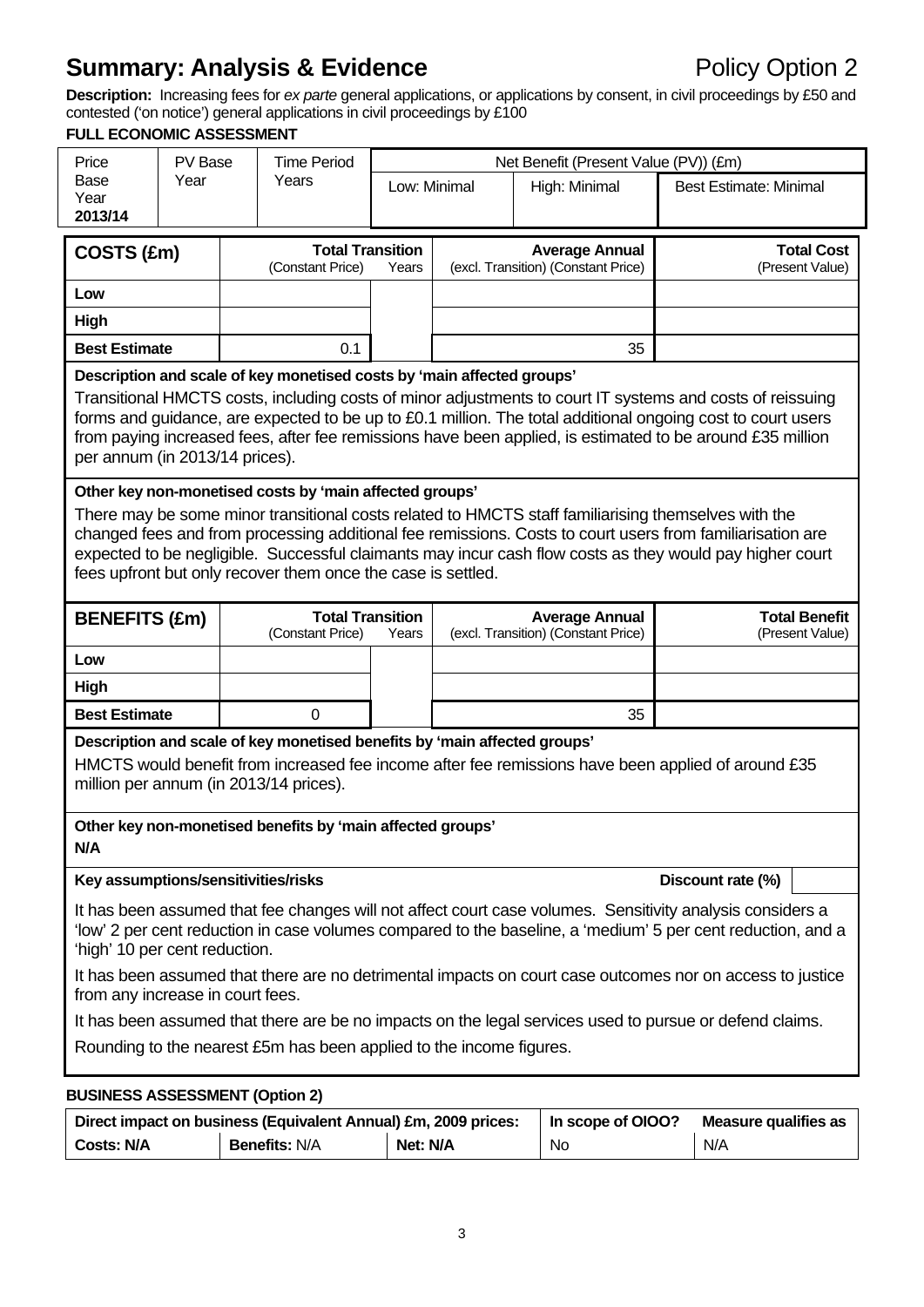# **Summary: Analysis & Evidence Policy Option 3**

**Description:** Increasing the fee for possession claims by £75; increasing the fee for *ex parte* general applications and general applications made by consent in civil proceedings by £50; and increasing the fee for on notice/contested general applications in civil proceedings by £100.

# **FULL ECONOMIC ASSESSMENT**

| Price                                                               | PV Base                                                                                                                                                                                                                                                                                                                                                                                                                                                 |  | <b>Time Period</b>                                                     |       |                               | Net Benefit (Present Value (PV)) (£m)                        |                                                                                                                                                                                                                                                                                                                                       |  |  |  |
|---------------------------------------------------------------------|---------------------------------------------------------------------------------------------------------------------------------------------------------------------------------------------------------------------------------------------------------------------------------------------------------------------------------------------------------------------------------------------------------------------------------------------------------|--|------------------------------------------------------------------------|-------|-------------------------------|--------------------------------------------------------------|---------------------------------------------------------------------------------------------------------------------------------------------------------------------------------------------------------------------------------------------------------------------------------------------------------------------------------------|--|--|--|
| Base<br>Year                                                        | Year                                                                                                                                                                                                                                                                                                                                                                                                                                                    |  | Years                                                                  |       | Low: Minimal<br>High: Minimal |                                                              | <b>Best Estimate: Minimal</b>                                                                                                                                                                                                                                                                                                         |  |  |  |
| 2013/14                                                             |                                                                                                                                                                                                                                                                                                                                                                                                                                                         |  |                                                                        |       |                               |                                                              |                                                                                                                                                                                                                                                                                                                                       |  |  |  |
| COSTS (£m)                                                          |                                                                                                                                                                                                                                                                                                                                                                                                                                                         |  | <b>Total Transition</b>                                                |       |                               | <b>Average Annual</b>                                        | <b>Total Cost</b>                                                                                                                                                                                                                                                                                                                     |  |  |  |
|                                                                     |                                                                                                                                                                                                                                                                                                                                                                                                                                                         |  | (Constant Price)                                                       | Years |                               | (excl. Transition) (Constant Price)                          | (Present Value)                                                                                                                                                                                                                                                                                                                       |  |  |  |
| Low                                                                 |                                                                                                                                                                                                                                                                                                                                                                                                                                                         |  |                                                                        |       |                               |                                                              |                                                                                                                                                                                                                                                                                                                                       |  |  |  |
| <b>High</b>                                                         |                                                                                                                                                                                                                                                                                                                                                                                                                                                         |  |                                                                        |       |                               |                                                              |                                                                                                                                                                                                                                                                                                                                       |  |  |  |
| <b>Best Estimate</b>                                                |                                                                                                                                                                                                                                                                                                                                                                                                                                                         |  | 0.1                                                                    |       |                               | 55                                                           |                                                                                                                                                                                                                                                                                                                                       |  |  |  |
| per annum (in 2013/14 prices).                                      |                                                                                                                                                                                                                                                                                                                                                                                                                                                         |  | Description and scale of key monetised costs by 'main affected groups' |       |                               |                                                              | Transitional HMCTS costs, including costs of minor adjustments to court IT systems and costs of reissuing<br>forms and guidance, are expected to be up to £0.1 million. The total additional ongoing cost to court users<br>from paying increased fees, after fee remissions have been applied, is estimated to be around £55 million |  |  |  |
|                                                                     | Other key non-monetised costs by 'main affected groups'<br>There may be some minor transitional costs related to HMCTS staff familiarising themselves with the<br>changed fees and from processing additional fee remissions. Costs to court users from familiarisation are<br>expected to be negligible. Successful claimants may incur cash flow costs as they would pay higher court<br>fees upfront but only recover them once the case is settled. |  |                                                                        |       |                               |                                                              |                                                                                                                                                                                                                                                                                                                                       |  |  |  |
| <b>BENEFITS (£m)</b>                                                |                                                                                                                                                                                                                                                                                                                                                                                                                                                         |  | <b>Total Transition</b><br>(Constant Price)                            | Years |                               | <b>Average Annual</b><br>(excl. Transition) (Constant Price) | <b>Total Benefit</b><br>(Present Value)                                                                                                                                                                                                                                                                                               |  |  |  |
| Low                                                                 |                                                                                                                                                                                                                                                                                                                                                                                                                                                         |  |                                                                        |       |                               |                                                              |                                                                                                                                                                                                                                                                                                                                       |  |  |  |
| <b>High</b>                                                         |                                                                                                                                                                                                                                                                                                                                                                                                                                                         |  |                                                                        |       |                               |                                                              |                                                                                                                                                                                                                                                                                                                                       |  |  |  |
| <b>Best Estimate</b>                                                |                                                                                                                                                                                                                                                                                                                                                                                                                                                         |  | 0                                                                      |       |                               | 55                                                           |                                                                                                                                                                                                                                                                                                                                       |  |  |  |
| N/A                                                                 | Description and scale of key monetised benefits by 'main affected groups'<br>HMCTS would benefit from increased fee income after fee remissions have been applied of around £55<br>million per annum (in 2013/14 prices).<br>Other key non-monetised benefits by 'main affected groups'                                                                                                                                                                 |  |                                                                        |       |                               |                                                              |                                                                                                                                                                                                                                                                                                                                       |  |  |  |
| Key assumptions/sensitivities/risks                                 |                                                                                                                                                                                                                                                                                                                                                                                                                                                         |  |                                                                        |       |                               |                                                              | Discount rate (%)                                                                                                                                                                                                                                                                                                                     |  |  |  |
|                                                                     | It has been assumed that fee changes will not affect court case volumes. Sensitivity analysis considers a<br>'low' 2 per cent reduction in case volumes compared to the baseline, a 'medium' 5 per cent reduction, and a<br>'high' 10 per cent reduction.                                                                                                                                                                                               |  |                                                                        |       |                               |                                                              |                                                                                                                                                                                                                                                                                                                                       |  |  |  |
| from any increase in court fees.                                    |                                                                                                                                                                                                                                                                                                                                                                                                                                                         |  |                                                                        |       |                               |                                                              | It has been assumed that there are no detrimental impacts on court case outcomes nor on access to justice                                                                                                                                                                                                                             |  |  |  |
|                                                                     |                                                                                                                                                                                                                                                                                                                                                                                                                                                         |  |                                                                        |       |                               |                                                              | It has been assumed that there are be no impacts on the legal services used to pursue or defend claims.                                                                                                                                                                                                                               |  |  |  |
| Rounding to the nearest £5m has been applied to the income figures. |                                                                                                                                                                                                                                                                                                                                                                                                                                                         |  |                                                                        |       |                               |                                                              |                                                                                                                                                                                                                                                                                                                                       |  |  |  |

#### **BUSINESS ASSESSMENT (Option 3)**

|                   | Direct impact on business (Equivalent Annual) £m, 2009 prices: | In scope of OIOO? | <b>Measure qualifies as</b> |     |
|-------------------|----------------------------------------------------------------|-------------------|-----------------------------|-----|
| <b>Costs: N/A</b> | <b>Benefits: N/A</b>                                           | Net: N/A          | No                          | N/A |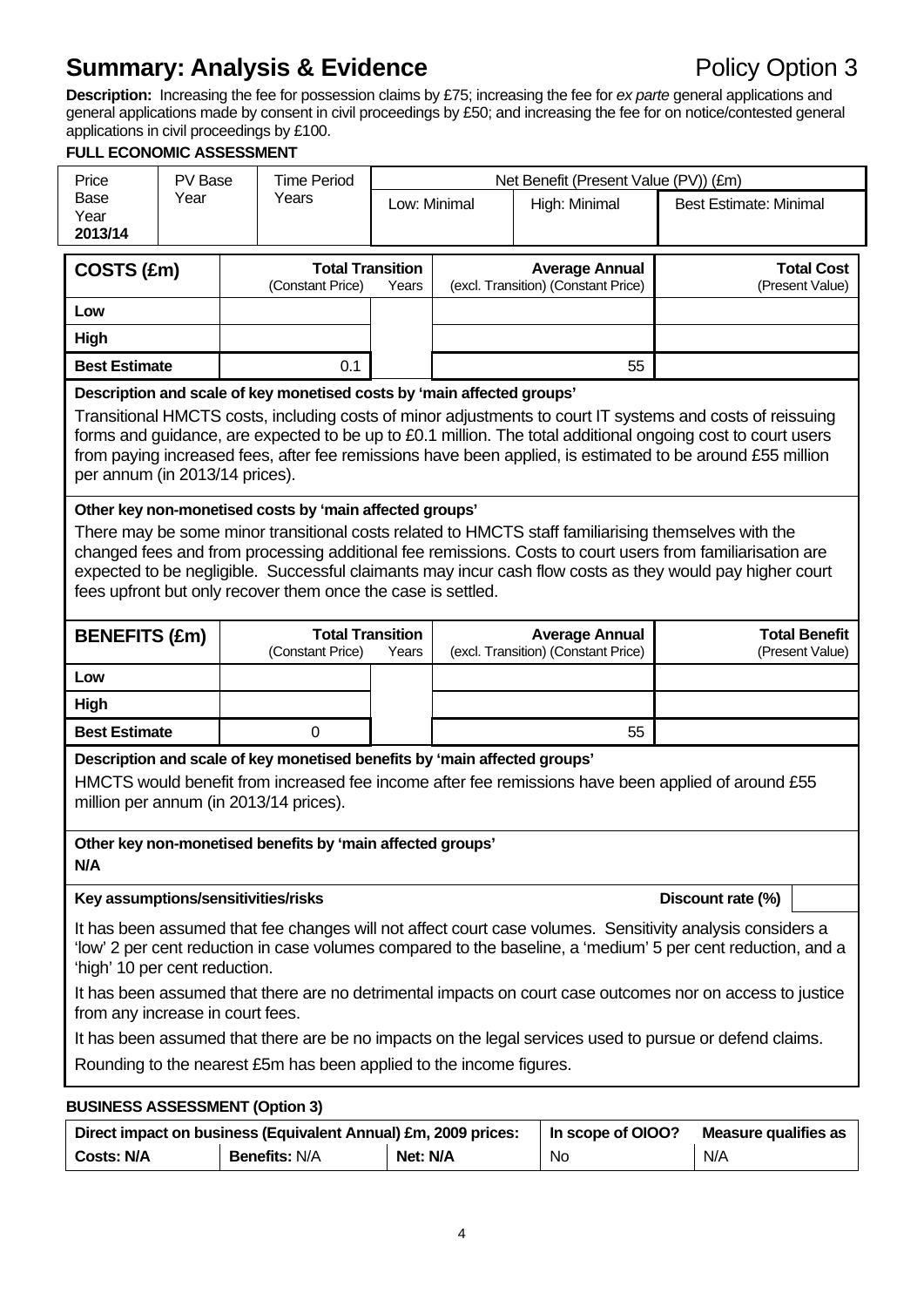### Annual profile of monetised costs and benefits\* - 2013/14 (nearest £5m<sup>1</sup>)

| <b>Option 1</b>                 | $Y_1$<br>2013/14         | Y <sub>2</sub><br>2014/15 | $Y_3$<br>2015/16 | Y <sub>4</sub><br>2016/17 | $Y_5$<br>2017/18 | Y <sub>6</sub><br>2018/19 | Y <sub>7</sub><br>2019/20 | Y <sub>8</sub><br>2020/21 | Y <sub>9</sub><br>2021/22 | $Y_{10}$<br>2022/23 |
|---------------------------------|--------------------------|---------------------------|------------------|---------------------------|------------------|---------------------------|---------------------------|---------------------------|---------------------------|---------------------|
| <b>Transition costs</b>         | ۰                        |                           | 0.1              |                           |                  |                           |                           |                           |                           |                     |
| Annual<br>recurring cost        | $\overline{\phantom{0}}$ | $\overline{\phantom{a}}$  | 15               | 15                        | 15               | 15                        | 15                        | 15                        | 15                        | 15                  |
| <b>Total annual</b><br>costs    | ٠                        | $\overline{\phantom{a}}$  | 15               | 15                        | 15               | 15                        | 15                        | 15                        | 15                        | 15                  |
| <b>Transition</b><br>benefits   | ٠                        | $\overline{\phantom{a}}$  | ٠                |                           |                  |                           |                           |                           |                           |                     |
| Annual<br>recurring<br>benefits | $\sim$                   | $\overline{\phantom{a}}$  | 15               | 15                        | 15               | 15                        | 15                        | 15                        | 15                        | 15                  |
| <b>Total annual</b><br>benefits | ۰                        | $\overline{\phantom{a}}$  | 15               | 15                        | 15               | 15                        | 15                        | 15                        | 15                        | 15                  |

| <b>Option 2</b>                 | $Y_1$<br>2013/14         | Y <sub>2</sub><br>2014/15 | $Y_3$<br>2015/16 | Y <sub>4</sub><br>2016/17 | $Y_5$<br>2017/18 | Y <sub>6</sub><br>2018/19 | Y <sub>7</sub><br>2019/20 | Y <sub>8</sub><br>2020/21 | Y <sub>9</sub><br>2021/22 | $Y_{10}$<br>2022/23 |
|---------------------------------|--------------------------|---------------------------|------------------|---------------------------|------------------|---------------------------|---------------------------|---------------------------|---------------------------|---------------------|
| <b>Transition costs</b>         |                          |                           | 0.1              |                           |                  |                           |                           |                           |                           |                     |
| <b>Annual</b><br>recurring cost | $\overline{\phantom{0}}$ | $\overline{\phantom{a}}$  | 35               | 35                        | 35               | 35                        | 35                        | 35                        | 35                        | 35                  |
| <b>Total annual</b><br>costs    | $\overline{\phantom{0}}$ | $\blacksquare$            | 35               | 35                        | 35               | 35                        | 35                        | 35                        | 35                        | 35                  |
| <b>Transition</b><br>benefits   | $\overline{\phantom{a}}$ | $\overline{\phantom{a}}$  | ۰                |                           |                  |                           |                           |                           |                           |                     |
| Annual<br>recurring<br>benefits | $\sim$                   | $\blacksquare$            | 35               | 35                        | 35               | 35                        | 35                        | 35                        | 35                        | 35                  |
| <b>Total annual</b><br>benefits | $\overline{\phantom{a}}$ | $\blacksquare$            | 35               | 35                        | 35               | 35                        | 35                        | 35                        | 35                        | 35                  |

| <b>Option 3</b>                 | $Y_1$<br>2013/14         | $Y_2$<br>2014/15         | $Y_3$<br>2015/16 | Y <sub>4</sub><br>2016/17 | $Y_5$<br>2017/18 | Y <sub>6</sub><br>2018/19 | Y <sub>7</sub><br>2019/20 | Y <sub>8</sub><br>2020/21 | Y <sub>9</sub><br>2021/22 | $Y_{10}$<br>2022/23 |
|---------------------------------|--------------------------|--------------------------|------------------|---------------------------|------------------|---------------------------|---------------------------|---------------------------|---------------------------|---------------------|
| <b>Transition costs</b>         |                          |                          | 0.1              |                           |                  |                           |                           |                           |                           |                     |
| Annual<br>recurring cost        | ٠                        | $\blacksquare$           | 55               | 55                        | 55               | 55                        | 55                        | 55                        | 55                        | 55                  |
| <b>Total annual</b><br>costs    | $\overline{\phantom{0}}$ | $\blacksquare$           | 55               | 55                        | 55               | 55                        | 55                        | 55                        | 55                        | 55                  |
| <b>Transition</b><br>benefits   | ٠                        | $\blacksquare$           | -                |                           |                  |                           |                           |                           |                           |                     |
| Annual<br>recurring<br>benefits | $\overline{\phantom{a}}$ | $\overline{\phantom{a}}$ | 55               | 55                        | 55               | 55                        | 55                        | 55                        | 55                        | 55                  |
| <b>Total annual</b><br>benefits | ٠                        | $\overline{\phantom{a}}$ | 55               | 55                        | 55               | 55                        | 55                        | 55                        | 55                        | 55                  |

 1 With the exception of transition costs which are given to the nearest £0.1m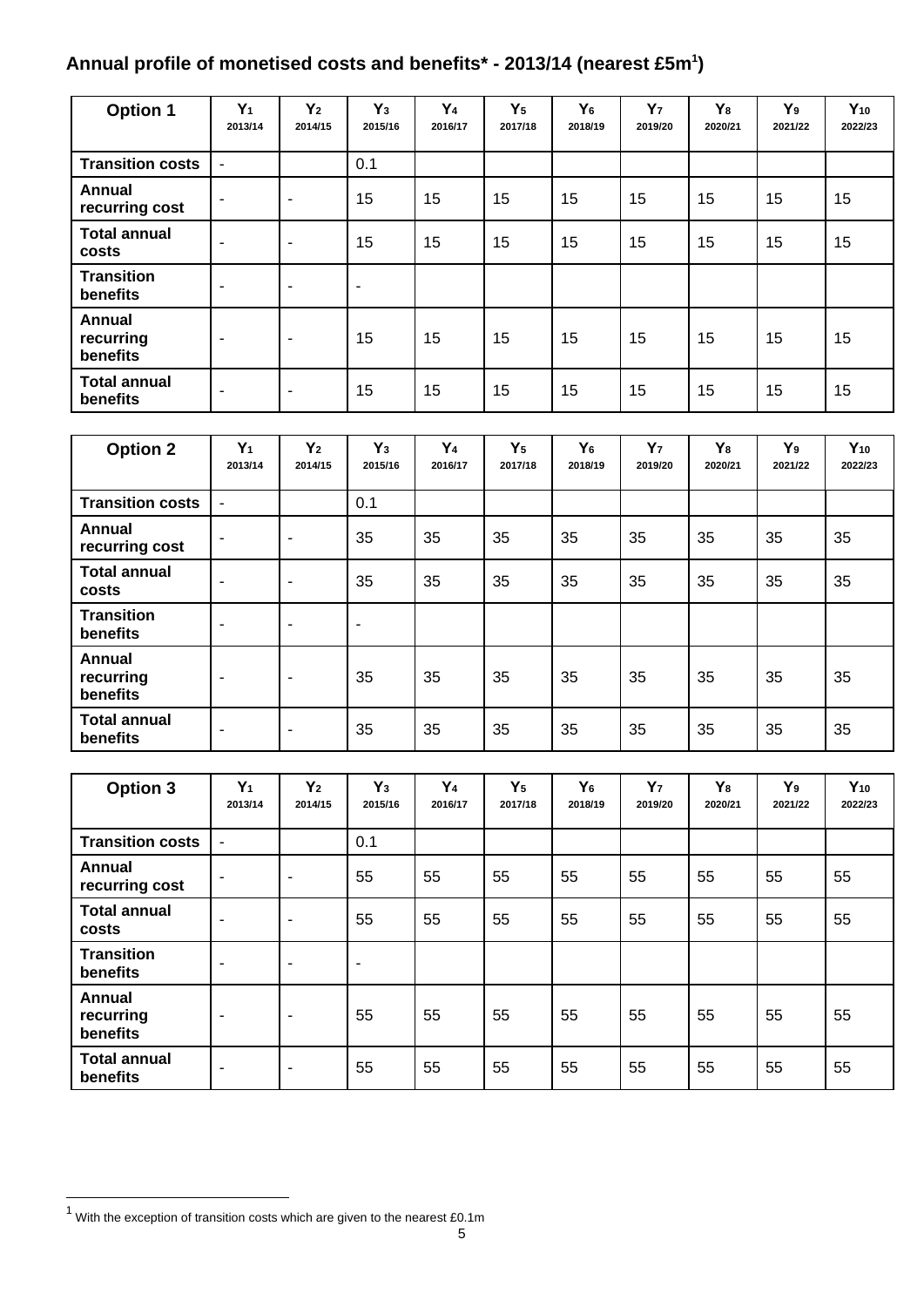# **Evidence Base (for summary sheets)**

# **Background**

- 1. Court fees are prescribed by the Lord Chancellor under statutory powers. Section 180 of the *Antisocial Behaviour, Crime and Policing Act 2014*, provides the Lord Chancellor with a specific power to prescribe fees which exceed cost ('enhanced fees') so as to ensure that the courts and tribunals are adequately funded having considered the financial position of the courts and tribunals and the competitiveness of legal services. Specific enhanced fees must be introduced via a Statutory Instrument that is subject to the affirmative resolution procedure except where fee increases reflect changes in the value of money.
- 2. When setting fees, the Lord Chancellor is also under an existing duty (see s92 (3) Courts Act 2003) to have regard to the principle that access to the courts must not be denied. A remissions system of full or partial fee waivers is in place to ensure that access to justice is maintained for those individuals on lower incomes who would otherwise have difficultly paying a fee to use court services. Such individuals can therefore access court services free of charge or at a reduced rate.

# **Policy Rationale and Objective**

- 3. The MoJ's aim is that the courts and tribunals are adequately resourced in such a way that access to justice is protected while the costs to the taxpayer are reduced. The policy aim is therefore:
	- for specified proceedings, to charge enhanced fees so that users who can afford to, make a greater contribution towards the overall costs of HMCTS.
- 4. Our proposals are to introduce enhanced fees in the following specific areas:
	- Possession claims (i.e. proceedings for the recovery of land); and/or
	- General Applications made in civil proceedings.

# **Description of Options Considered**

- 5. This Impact Assessment identifies both monetised and non-monetised impacts with the aim of understanding what the net impact might be from implementing the options described below.
	- Option 0 (Base Case) Do nothing. Maintain the current fee structure including the enhanced fees for money claims which are due to be introduced soon.
	- Option 1 Introduce enhanced fees for Possession claims.
	- Option 2 Introduce enhanced fees for General Applications made in civil proceedings.
	- Option 3 Introduce both Options 1 and 2.
- 6. The Government prefers Option 3 as this better meets the policy objectives.
- 7. The Government is not proposing to increase the fee for a General Application in civil proceedings in the following circumstances:
	- an application to extend or vary an injunction to protect someone from harassment or violence;
	- an application on behalf of a child or vulnerable adult for payments to be made out of funds held in court;
	- an application in insolvency proceedings. There is currently no power to charge an enhanced fee where fees are prescribed under s414 and s416 of the Insolvency Act 1986.
- 8. The consultation will also seeks views on;
	- whether there are other circumstances in which General Applications in civil proceedings should not be subject to the proposed fee increases.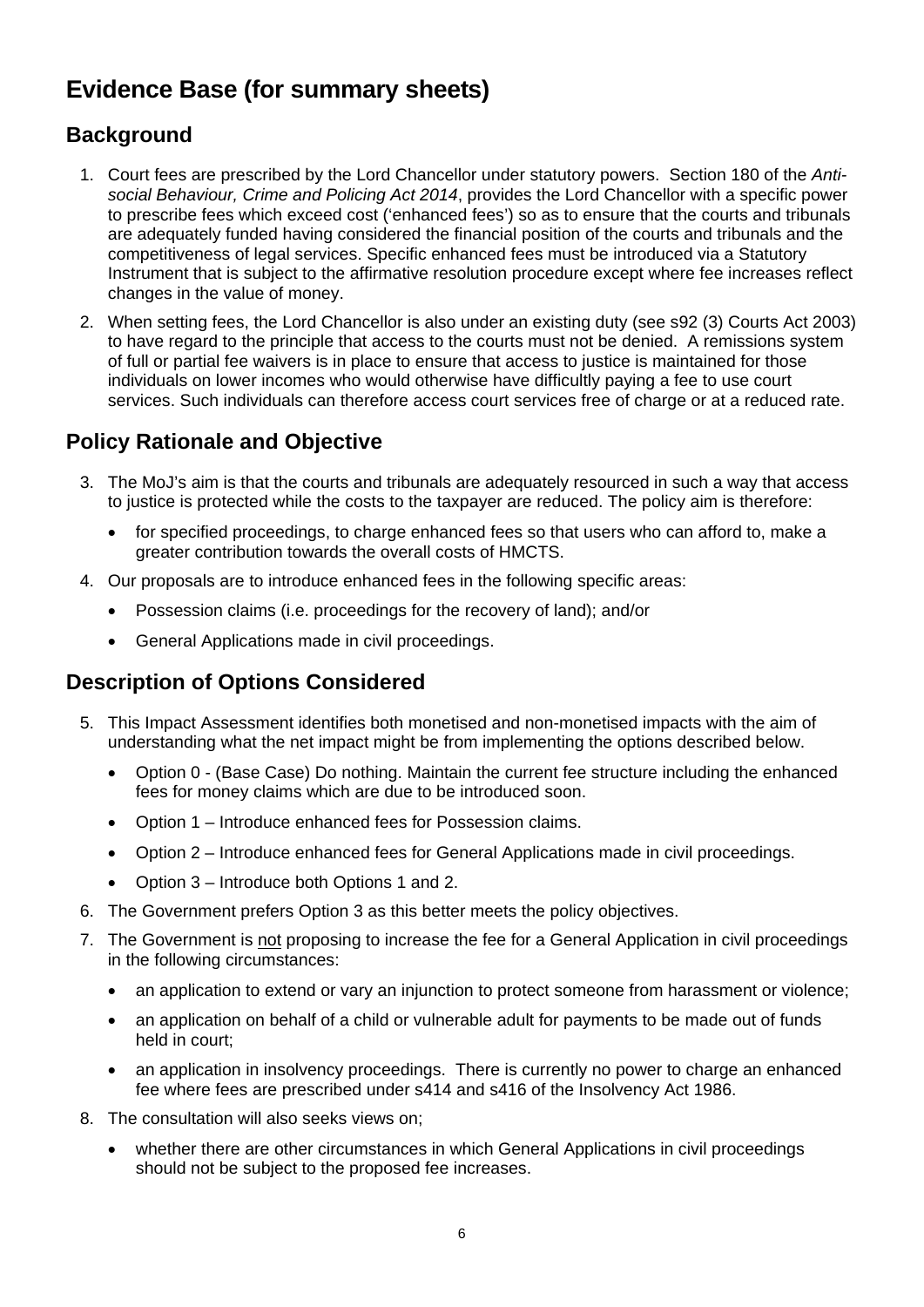# **Affected Stakeholder Groups, Organisations and Sectors**

- 9. These reforms will affect, primarily, individuals and businesses pursuing cases through the courts. In particular:
	- Court Users those who use the civil court system;
	- HM Courts and Tribunals Service (HMCTS) who operate the court system;
	- Taxpayers who subsidise HMCTS as overall HMCTS income falls below overall HMCTS costs; and
	- The Legal Aid Agency (LAA) who cover court fees where legal representatives are paid from the legal aid fund and where the case is lost by the legally aided party.

# **Cost and Benefits of Options Considered**

# **Key Assumptions**

### *Methodology*

10. We present annual costs and benefits in steady state throughout the Impact Assessment.

#### *Trends*

- 11. We present both costs and fee income in 2013/14 prices<sup>2</sup>. This assumes that fees are uplifted by Consumer Price Index (CPI) inflation each year.
- *12.* We assume fee income will be constant from 2015/16 onwards and we present annualised figures in this Impact Assessment.

#### *Volumes*

- 13. Possession claims: We currently estimate the following caseloads for 2015/16 (rounded to the nearest 5,000):
	- Around 15,000 mortgage and rent repossession claims made directly at a court centre.
	- Around 175,000 mortgage and rent repossession claims made online.
	- Around 45,000 accelerated possession claims.
	- In total, this means that around 235,000 claims for possession are expected to be made.
- 14. General Applications: We currently estimate the following volumes will be made in civil proceedings during 2015/16 (rounded to the nearest 10,000):
	- Around 370,000 General Applications made for money claims, both specified or unspecified.
	- Up to around 20,000 General Applications made in insolvency claims. This estimate is subject to some uncertainty.
	- The number of General Applications relating to injunctions for harassment and violence is not known with certainty but is considered to be very small (and, given that these forecast caseload figures have been rounded to the nearest 10,000, has been taken to be zero in this Impact Assessment).
	- Around 160,000 General Applications made in other civil proceedings.
	- In total, around 550,000 General Applications are expected to be made in civil proceedings.
- 15. General Applications are split between (i) applications which are made without notice to the opponent (*ex parte*), or which are made on notice but with the consent of the opponent; and (ii) applications on notice to the opponent which are contested :

l

 $2$  Cost base in 2013/14 prices is £625 million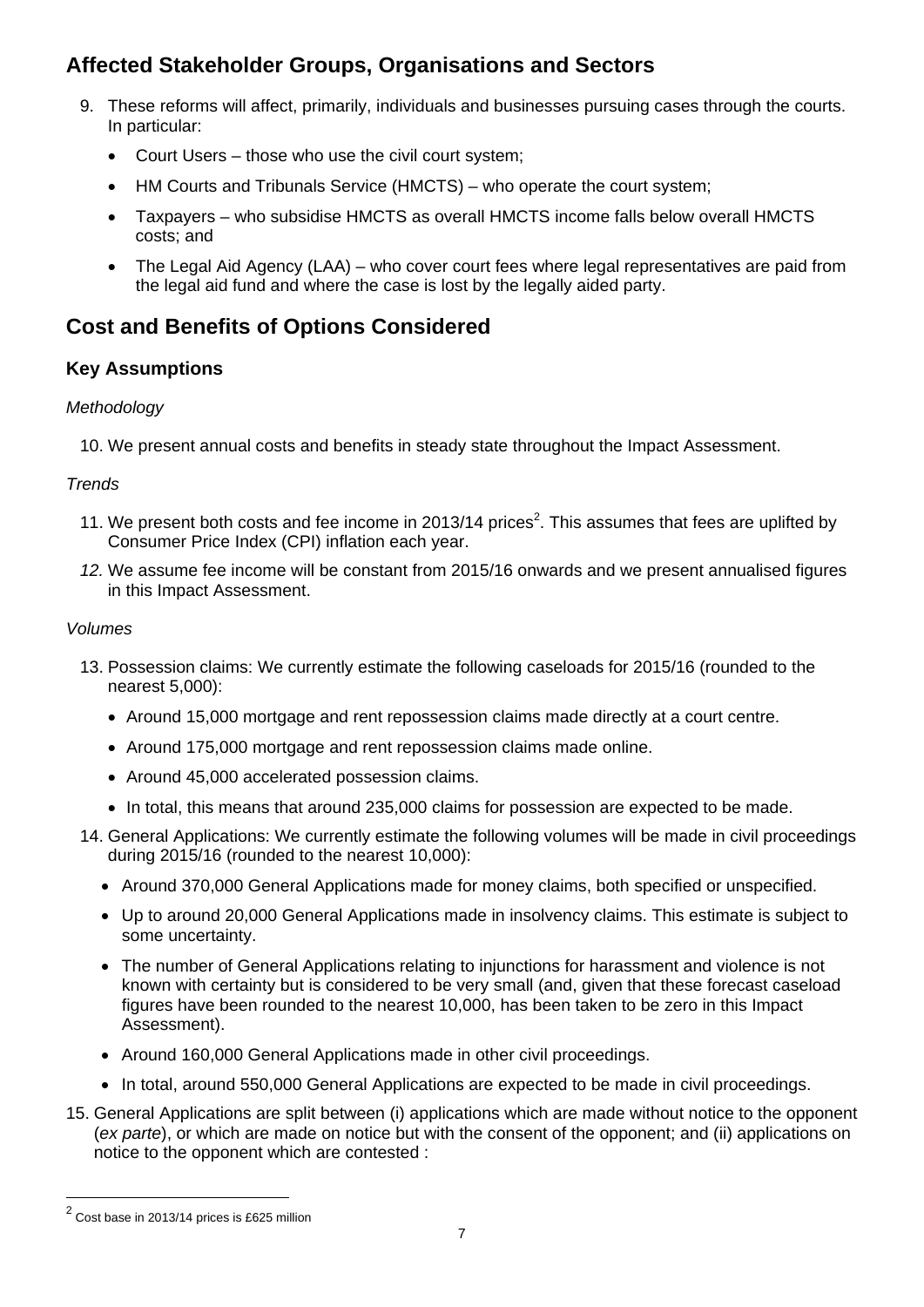- Of the above total of around 550,000, around 300,000 General Applications are expected to be made *ex parte* or by consent.
- Of the above total of around 550,000, around 250,000 General Applications are expected to be contested.

#### *Refunds & Remissions*

- 16. We assume that there are no refunds of court fees.
- 17. We assume that the remissions scheme introduced in October 2013 remains in place and the thresholds for income, capital and benefits (for those who would be eligible for remissions) are increased with CPI inflation annually. This implies that eligibility for remissions will be unchanged.
- 18. We assume that the planned fee changes will not impact on those who are entitled to a full fee remission (e.g. individuals in receipt of particular benefits or with few disposable assets).

#### *Demand*

l

- 19. We assume that court user demand will not change in response to planned fee rises (i.e. that court fee changes themselves will not change court case volumes). External and internal research conducted to date on behalf of the MoJ suggests that this assumption is reasonable:
	- Individuals and small businesses participating in published MoJ research conducted by Ipsos Mori<sup>3</sup> tended to view litigation as their only remaining option (having exhausted other possibilities) with emotional motivations tending to be their primary reason for taking their case to court. Users with legal representation tended to have little awareness of legal costs, including court fees, typically viewed court fees as a low proportion of these and exhibited less sensitivity to price than those who represented themselves as court fees were typically the sole costs they paid. However, when asked about specific hypothetical increases to court fees, the research participants felt they were affordable and would not deter them from going to court.
	- $\bullet$  MoJ research published in 2013<sup>4</sup> found that increased court fees would have a minimal impact on the volume of cases bulk user organisations and solicitors would bring to court. Again litigation was seen as a last resort, court fees were considered to be a small proportion of the overall cost of going to court and such decisions were influenced by more factors than cost alone.
	- $\bullet$  A 2007 MoJ published Research Paper<sup>5</sup> found that fees ranked as lower in importance than other considerations such as "getting justice" when taking cases to the courts.
	- Unpublished internal MoJ initial analysis on Civil Driver-Based Forecasts concluded that the minor fee changes (at issue) that have occurred since 2000 do not appear to have had a statistically significant impact on historical caseloads over and above the variation that were explained by changes in wider economic drivers (e.g., debt, GDP, interest rates).
	- In general, when pursuing litigation, court fees represent a small proportion of the value of the claim and of the total legal costs involved (which, in successful civil cases can be transferred to the losing defendant). For example, using data submitted to the Jackson Review<sup>6</sup>, court fees amounted to less than one per cent of the value of a 'typical' personal injury or commercial claim worth more than £300,000, while the total legal costs, including court fees, were held to be 'substantially less than, and were proportionate to, the sums at stake in the litigation'.
	- Research for the MoJ conducted by the British Institute of International Comparative Law<sup>7</sup> suggested that court fees are not currently a determining factor in deciding whether and where

 $^3$  "The role of court fees in affecting users' decisions to bring cases to the civil and family courts: a qualitative study of claimants and applicants" MoJ (MoJ (2014)

<sup>&</sup>lt;sup>4</sup> "Potential impact of changes to court fees on volumes of cases brought to the civil and family courts" MoJ (2013)

<sup>&</sup>lt;sup>5</sup> Source: What's cost got to do with it? The impact of changing court fees on users (MoJ, 2007)

<sup>6</sup> *Review of Civil Litigation Costs: Preliminary Report*, May 2009. See Graph 7.1 (p66) and Chapter 7, paragraph 7.14 (p107).

<sup>&</sup>lt;sup>7</sup> 'Factors Influencing International Litigants' Decisions to Bring Commercial Cases to London Based Courts' (MoJ, 2014).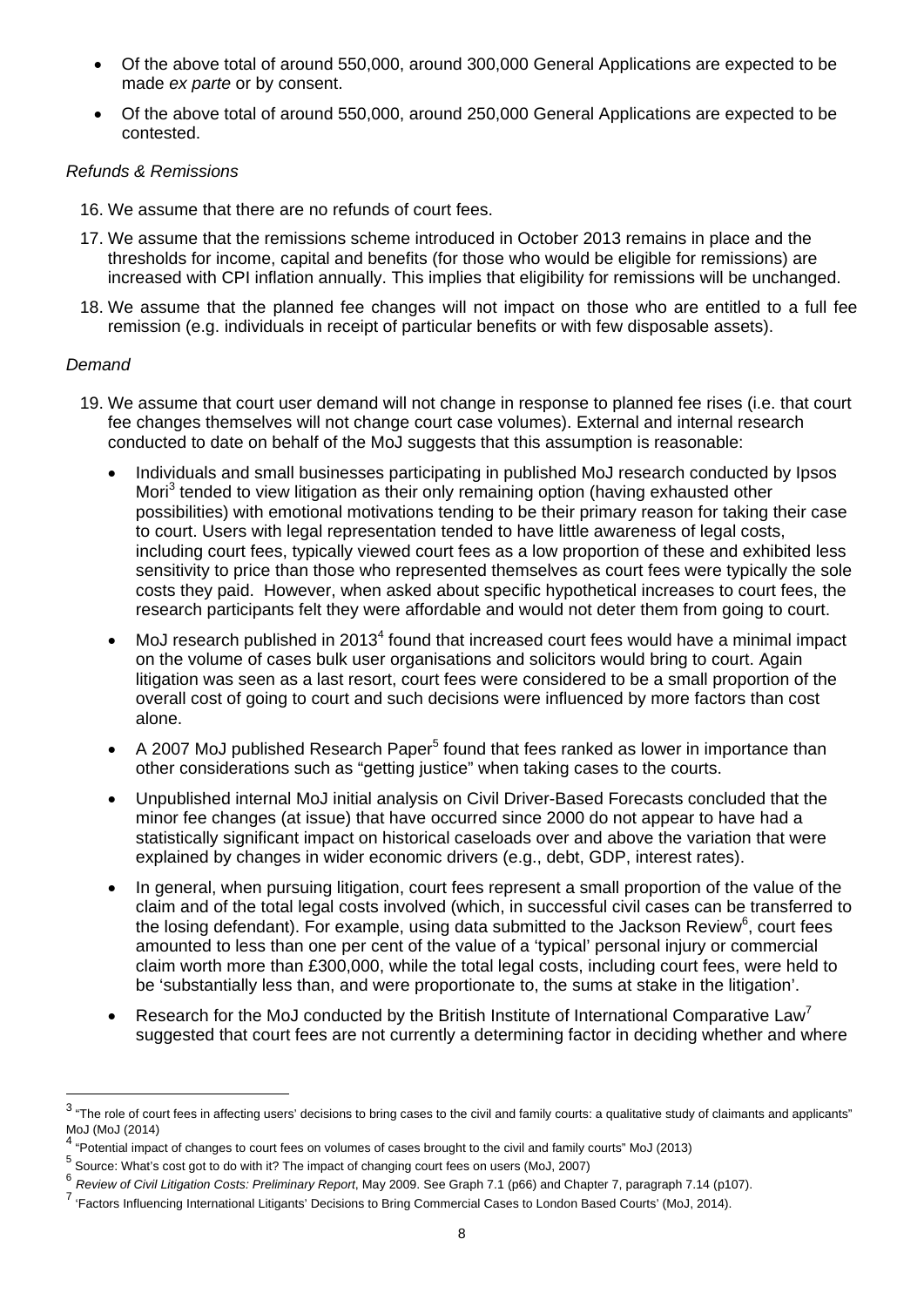to litigate. This study was largely based on the perceptions, fears and concerns of the research participants.

20. However, there is still a risk that demand for court services may fall as a result of these court fee increases. Our sensitivity analysis therefore considers reductions in demand of 2 per cent ('low'), 5 per cent ('medium') and 10 per cent ('high') compared to the baseline for the case types affected.

# **Option 0 (Base Case) Do nothing. Maintain the current fee structure including enhanced fees for money claims**

21. The base case option assumes the latest fee schedule introduced in April 2014 remains fully in place and that enhanced fees for money claims are introduced in accordance with the consultation response relating to those proposals<sup>8</sup>. Because the do-nothing option is compared against itself its costs and benefits are necessarily zero, as is its Net Present Value (NPV) $^9$ .

# **Option 1: Introduce enhanced fees for Possession claims**

- 22. Other than for proceedings brought to evict trespassers, proceedings for the recovery of land (where these concern residential property) are generally brought in two sets of circumstances:
	- by mortgage lenders, where a borrower is in arrears on their mortgage payments; and
	- by landlords, whose tenants have fallen into rent arrears.
- 23. The large majority of these proceedings are brought in the County Court. A claim for possession may only be brought in the High Court in exceptional circumstances where, for example, the case:
	- involves complicated disputes of fact; or
	- raises issues of law of wider public interest.
- 24. The fees currently charged to commence these proceedings were last increased on 22 April 2014, and represent the full cost of providing access to the courts. The current fees are:
	- £480 to commence proceedings in the High Court
	- £280 to commence proceedings in the County Court; and
	- £250 to commence proceedings online using the Possessions Claims Online facility (PCOL).
- 25. This option would increase the fees charged in County Court and on-line proceedings by £75.

### **Costs of Option 1**

#### **Transitional costs**

l

#### *Transitional costs to HMCTS*

26. HMCTS expects to incur costs for changes to court publications, for destroying old stock, making amendments to court IT systems and those related to court staff having to spend some time familiarising themselves with the new fees. These one-off transitional costs for HMCTS are expected to be the same for all Options and are considered to be no greater than around **£0.1 million**.

#### *Transitional costs to court users and the LAA*

27. Familiarisation and awareness costs might also be incurred by court users, their legal services providers and the LAA. These have not been monetised and are not expected to be significant.

<sup>8</sup> This consultation response can be accessed at: https://consult.justice.gov.uk/digital-communications/court-fees-proposals-for-reform.

<sup>9</sup> The Net Present Value (NPV) shows the total net value of a project over a specific time period. The value of the costs and benefits in an NPV are adjusted to account for inflation and the fact that we generally value benefits that are provided now more than we value the same benefits provided in the future.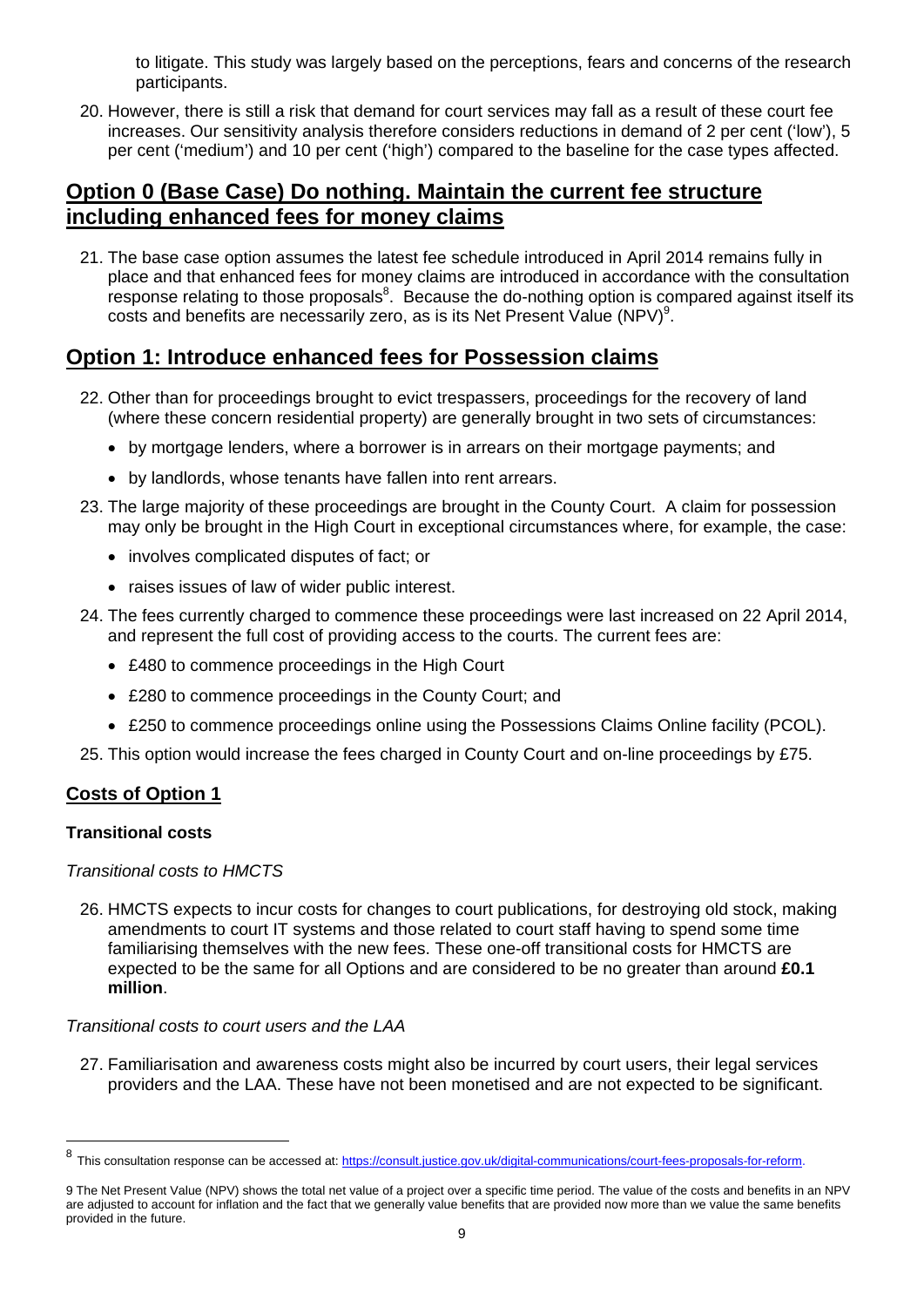#### **Ongoing costs**

#### *Costs to court users*

- 28. The total additional cost to court users, if the increase in the Possession claim fee is implemented, is estimated to be around **£15 million per annum** in 2013/14 prices, compared to the base case. (Some court users will benefit from fee remissions, whereby they are in effect exempt from paying fees. The above figures relate to the amount of extra fee income paid by court users after remissions have been provided).
- 29. Because of the differences in the fees charged, Table 1 below provides a further breakdown of this income estimate between the two main types of possession claims.

| Table 1: Breakdown of additional by main possession claim type |  |  |  |
|----------------------------------------------------------------|--|--|--|
|----------------------------------------------------------------|--|--|--|

|                                                     | <b>Additional income</b><br>in 2013/14 prices (£m) |
|-----------------------------------------------------|----------------------------------------------------|
| <b>Proceedings commenced</b><br>in the County Court |                                                    |
| <b>PCOL</b>                                         | 10                                                 |
| <b>All possession claims</b>                        | 15                                                 |

30. Generally, court fees are paid upfront by the claimant but are normally recoverable from the defendant where the claimant wins. Therefore in most cases where the reforms apply, the extra costs will be met by unsuccessful claimants or by losing defendants. However, there may be a cash flow cost to successful claimants as the higher court fees they pay are recoverable only once the case has been settled. These cash flow costs have not been monetised and are expected to be minimal per case given the scale of the fee increase.

#### *Costs to legal services providers*

- 31. There is a possibility that some legal services providers may experience cash flow costs if they pay any court fees up front and later claim these back from either their client or the LAA. This cost has not been quantified as we are unable to estimate how many cases have this arrangement nor the time before clients or the LAA pay their bill.
- 32. Although case volumes are anticipated to remain the same in our baseline analysis, there may be possible implications for other costs. For example, it is possible that some claimants may at the margin reduce their spending on legal services to compensate for higher fees. Conversely the additional costs associated with losing a case and paying higher court fees may at the margin encourage parties to spend more on legal services. Given the scale of the proposed fee increase these effects are likely to be marginal, if they arise. Overall it has been assumed that spending on legal services providers is likely to remain the same following these fee changes.

#### *Costs to the LAA*

33. We do not anticipate that the proposed changes will have a significant impact on the cost of legal aid. This is because the impacts of these proposals are expected to be minimal as legal aid is not generally available for proceedings to which these proposals apply.

#### **Benefits of Option 1**

#### **Ongoing benefits**

#### *Benefits to HMCTS*

34. As a result of the proposed enhanced fees HMCTS would benefit from an estimated increased fee income of around **£15 million per annum** in 2013/14 prices, compared to the base case. This relates to the extra income received after remissions have been applied.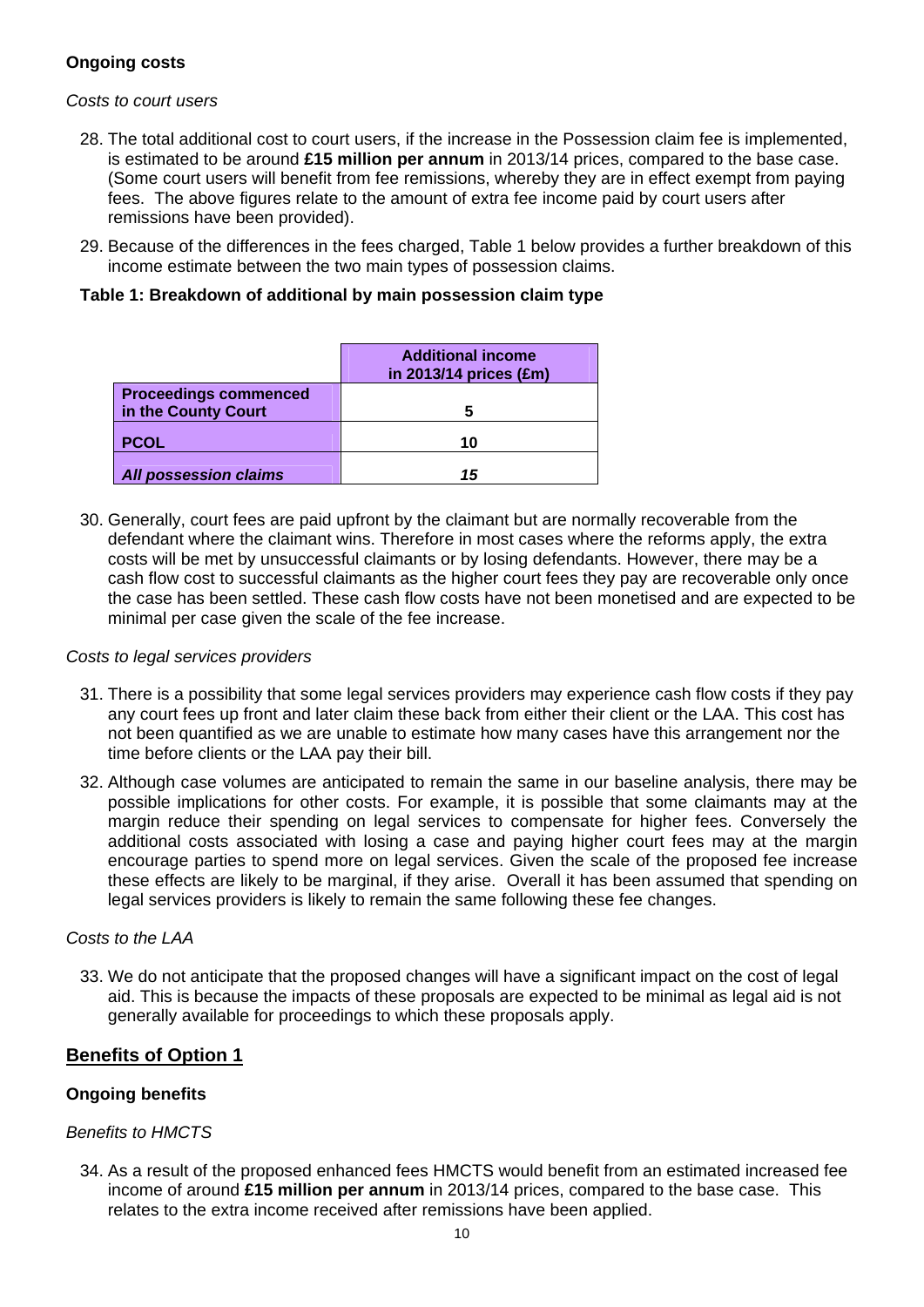#### *Wider benefits to society*

35. Increasing fees in civil proceedings so that they exceed the cost of those proceedings will reduce the net costs of operating HMCTS and, therefore, reduce the level of public subsidy provided to HMCTS. This would fall by the total increase in fee income after remissions have been applied.

#### **Net impact of Option 1**

- 36. HMCTS is expected to incur transitional costs from implementing the new fee regime (estimated at up to around £100,000). Court staff, court users, legal services providers and the LAA are also expected to incur negligible costs from familiarising themselves with the new fee structure.
- 37. On an ongoing basis the proposals are expected to generate increased fee income for HMCTS of around £15 million per annum (in 2013/14 prices) after remissions have been applied.

# **Option 2: Introduce enhanced charging for General Applications**

- 38. General Applications are applications made to the court within existing proceedings. They are brought in both civil and family proceedings and can cover a very wide set of circumstances including applications to amend pleadings in proceedings, vary directions, adduce fresh evidence, strike out claims or defences or to extend or vary the terms of an interim injunction.
- 39. These applications attract a generic fee: the fee for which no other fee is specified. The current fees, for both civil and family proceedings are:
	- £50 where the application is made without notice to the other side, or the opponent has indicated that they consent to the application;
	- £155 where the application is on notice and contested.
- 40. Using our 2015/16 caseload estimates, we estimate that around 80 per cent of General Applications may occur in civil proceedings while the balance may be made in family cases. On the basis of the previous consultation on enhanced fees, the current proposals relate only to general applications in civil proceedings.
- 41. The current proposals are to raise General Application fees in civil proceedings:
	- for an *ex parte* application, or an application by consent, by £50; and
	- for a contested hearing/on notice application by £100.
- 42. While we believe these fee increases are reasonable in most cases, there may be circumstances where they could create concerns about access to the courts. We therefore propose that General Applications made in certain proceedings should be exempt from the fee increases. These are:
	- General Applications to extend or vary an injunction to protect someone from harassment or violence;
	- General Applications for payments made out of funds held by the court on behalf of children or vulnerable adults;
	- General Applications in insolvency proceedings.
- 43. It is possible that a rise in the fees for General Applications may lead to changes in case dynamics which result in fewer such applications being made during court proceedings. The potential impacts of a drop in the volume of General Applications are assessed in the sensitivity analysis section.

#### **Costs of Option 2**

#### **Transitional costs**

#### *Transitional costs to HMCTS*

44. HMCTS expects to incur costs for changes to court publications, for destroying old stock, making amendments to court IT systems and those related to court staff having to spend some time familiarising themselves with the new fees. These one-off transitional costs for HMCTS are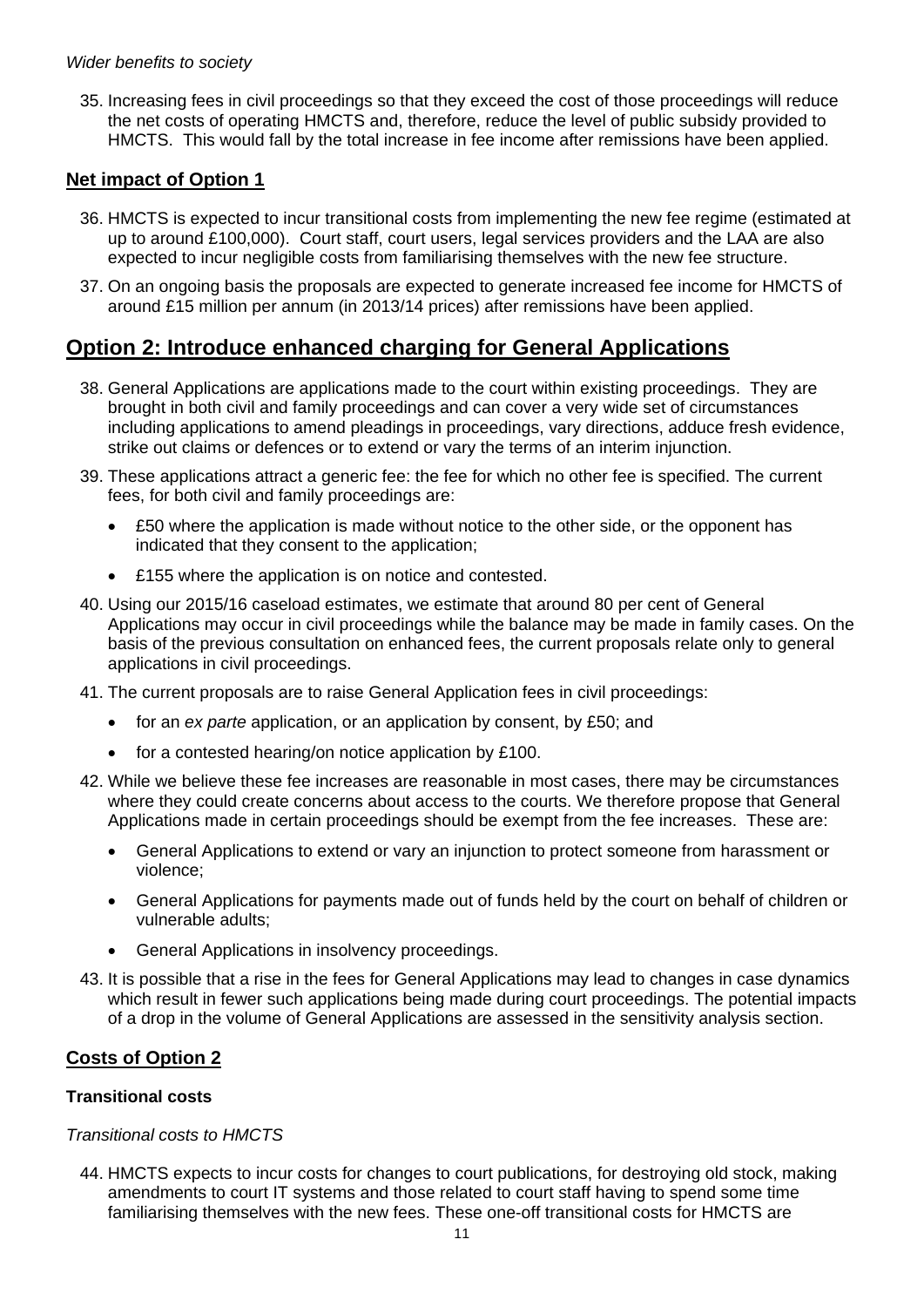expected to be the same for all Options and are considered to be no greater than around **£0.1 million**.

#### *Transitional costs to court users and the LAA*

45. Familiarisation and awareness costs might also be incurred by court users, their legal services providers and the LAA. These have not been monetised and are not expected to be significant.

#### **Ongoing costs**

#### *Costs to court users*

- 46. The total additional cost to court users, if the increase in General Application fees is implemented, is estimated to be around **£35 million per annum** in 2013/14 prices, compared to the base case. (Some court users will benefit from fee remissions, whereby they are in effect exempt from paying fees. The above figures relate to the amount of extra fee income paid by court users after remissions have been provided).
- 47. Table 2 below provides a further breakdown of the above income estimate between the two types of general applications made in civil proceedings.

#### **Table 2: Breakdown of additional income between** *ex parte* **and contested general applications**

|                                                            | <b>Additional fee income</b><br>in 2013/14 prices (£m) |
|------------------------------------------------------------|--------------------------------------------------------|
| <b>General applications made</b><br>ex parte or by consent | 10                                                     |
| <b>Contested general</b><br>applications                   | 25                                                     |
| <b>All general applications</b>                            | 35                                                     |

48. Generally, court fees are paid upfront by the person making the application but are normally recoverable in the litigation. Therefore in most cases where the reforms apply, the extra costs will be met by unsuccessful claimants or by losing defendants. However, there may be a cash flow cost to successful claimants as the higher court fees they pay are recoverable only once the case has been settled. These cash flow costs have not been monetised and are expected to be minimal per case given the scale of the fee increase.

#### *Costs to legal services providers*

- 49. There is a possibility that some legal services providers may experience cash flow costs if they pay any court fees up front and later claim these back from either their client or the LAA. This cost has not been quantified as we are unable to estimate how many cases have this arrangement nor the time before clients or the LAA pay their bill.
- 50. In addition, there may potentially be higher costs for those legal services providers who bring claims under a 'no win no fee' agreement because if the client loses the case, the legal services provider may bear the cost of the higher fee, depending on the nature of their agreement.
- 51. Although case volumes are anticipated to remain the same in the central analysis, there may be possible implications for other costs. For example, it is possible that some claimants may at the margin reduce their spending on legal services to compensate for higher fees. Conversely the additional costs associated with losing a case and paying higher court fees may at the margin encourage parties to spend more on legal services. Given the scale of the proposed fee increase these effects are likely to be marginal, if they arise. Overall it has been assumed that spending on legal services providers is likely to remain the same following these fee changes.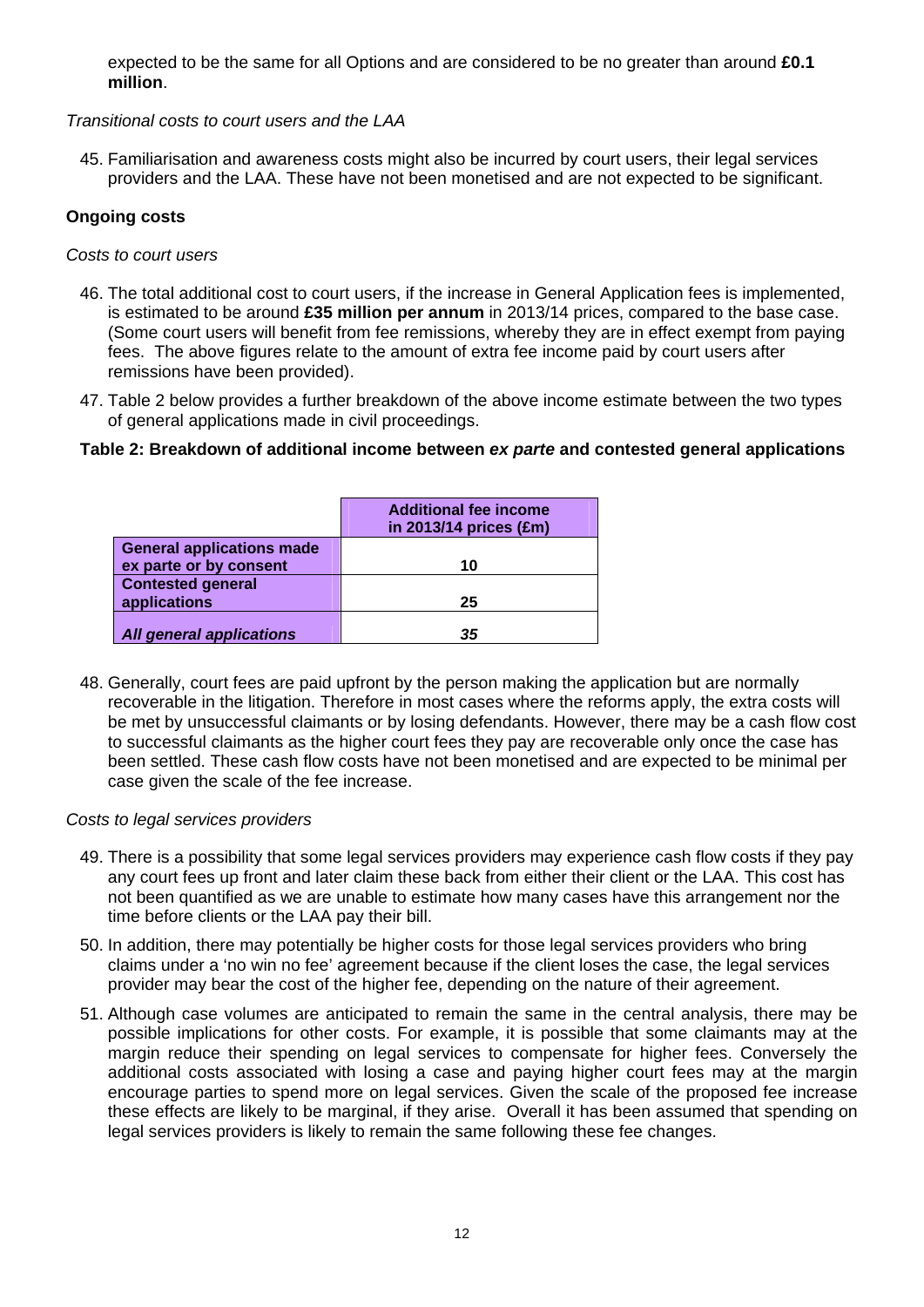52. We do not anticipate that the proposed changes will have a significant impact on the cost of legal aid. This is because the impacts of these proposals are expected to be minimal because legal aid is not generally available for proceedings to which these proposals apply.

#### **Benefits of Option 2**

#### **Ongoing benefits**

#### *Benefits to HMCTS*

53. As a result of the proposed enhanced fees HMCTS would benefit from an estimated increased fee income of around **£35 million per annum** in 2013/14 prices, compared to the base case. This relates to the extra income received after remissions have been applied.

#### *Wider benefits to society*

54. Increasing fees in civil proceedings so that they exceed the cost of those proceedings will reduce the net costs of operating HMCTS and, therefore, reduce the level of public subsidy provided to HMCTS. This would fall by the total increase in fee income after remissions have been applied.

#### **Net impact of Option 2**

- 55. HMCTS is expected to incur transitional costs from implementing the new fee regime (estimated at up to around £100,000). Court staff, court users, legal services providers and the LAA are also expected to incur negligible costs from familiarising themselves with the new fee structure.
- 56. On an ongoing basis the proposals are expected to generate increased fee income for HMCTS of around £35 million per annum (in 2013/14 prices) after remissions have been applied.

# **Option 3: Implement Options 1 and 2**

57. Option 3 is a cumulative option which would combine Option 1 and Option 2. As the proposals in these options do not overlap, their impacts are largely additive.

### **Costs of Option 3**

#### **Transitional costs**

#### *Transitional costs to HMCTS*

58. HMCTS expects to incur costs for changes to court publications, for destroying old stock, making amendments to court IT systems and those related to court staff having to spend some time familiarising themselves with the new fees. These one-off transitional costs for HMCTS are expected to be the same for all Options, including for all Options combined, and are considered to be no greater than around **£0.1 million**.

#### *Transitional costs to court users and the LAA*

59. Familiarisation and awareness costs might also be incurred by court users, their legal services providers and the LAA. These have not been monetised and are not expected to be significant.

#### **Ongoing costs**

#### *Costs to court users*

60. The total additional cost to court users from paying higher court fees is estimated to be up to around **£55 million per annum** in 2013/14 prices, compared to the base case. (Some court users will benefit from fee remissions, whereby they are in effect exempt from paying fees. The above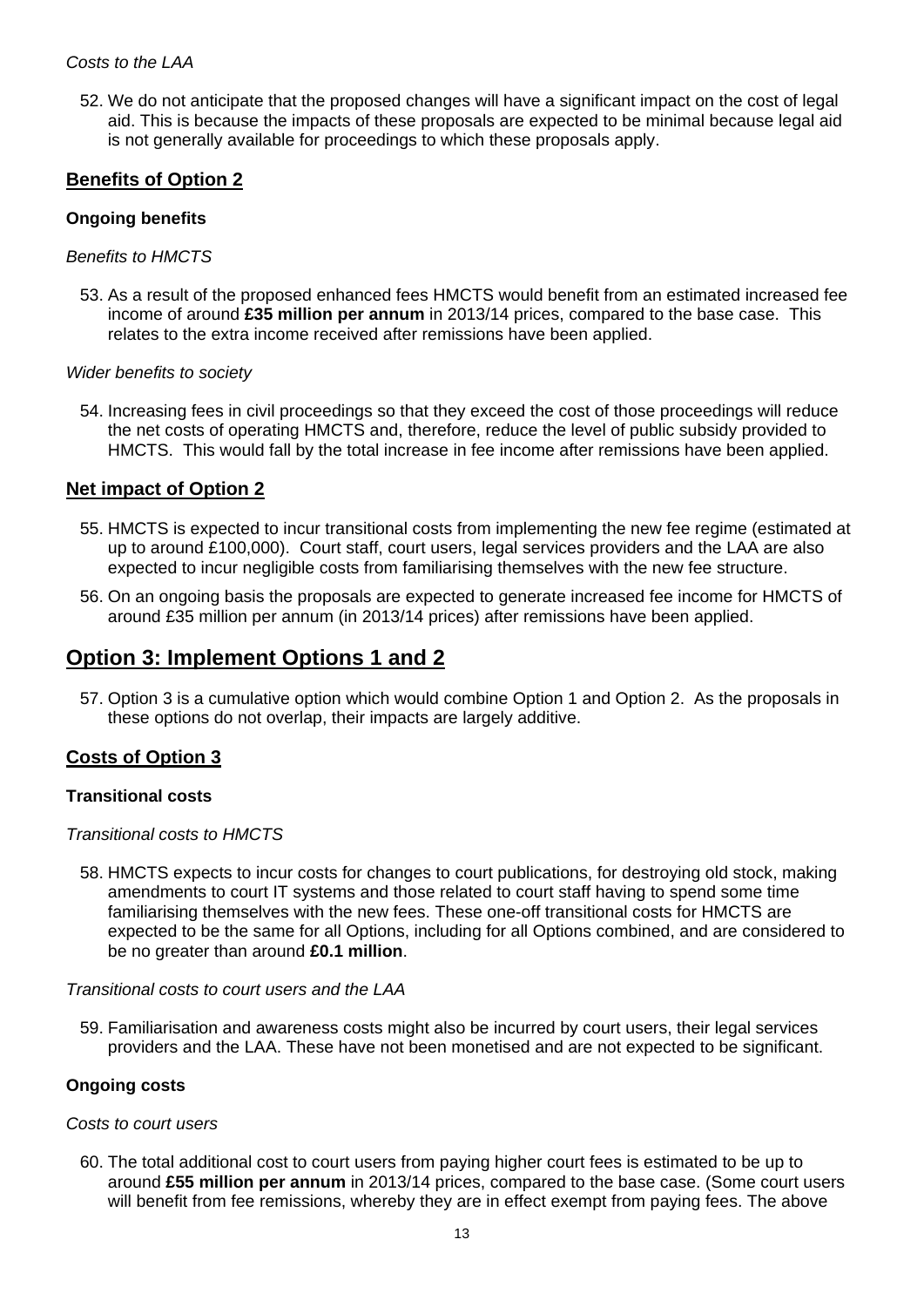figures relate to the amount of extra fee income paid by court users after remissions have been provided).

61. Generally, court fees are paid upfront by the claimant, or by the person making the application but are normally recoverable from the defendant where the claimant wins. Therefore in most cases where the reforms apply, the extra costs will be met by unsuccessful claimants or by losing defendants. However, there may be a cash flow cost to successful claimants as the higher court fees they pay are recoverable only once the case has been settled. These cash flow costs have not been monetised given the variations in the types of cases which will be affected by the increase.

#### *Costs to legal services providers*

- 62. There is a possibility that some legal services providers may experience cash flow costs if they pay any court fees up front and later claim these back from either their client or the LAA. This cost has not been quantified as we are unable to estimate how many cases have this arrangement nor the time before clients or the LAA pay their bill.
- 63. Although case volumes are anticipated to remain the same in our baseline analysis, there may be possible implications for other costs. For example, it is possible that some claimants may at the margin reduce their spending on legal services to compensate for higher fees. Conversely the additional costs associated with losing a case and paying higher court fees may, at the margin, encourage parties to spend more on legal services. Given the scale of the proposed fee increase these effects are likely to be marginal, if they arise. Overall it has been assumed that spending on legal services providers is likely to remain the same following these fee changes.

#### *Costs to the LAA*

64. We do not anticipate that the proposed changes will have a significant impact on the cost of legal aid. This is because the impacts of these proposals are expected to be minimal as legal aid is not generally available for proceedings to which these proposals apply.

#### **Benefits of Option 3**

#### **Ongoing benefits**

#### *Benefits to HMCTS*

65. As a result of the proposed enhanced fees HMCTS would benefit from an estimated increased fee income of up to **£55 million per annum** in 2013/14 prices, compared to the base case. This relates to the extra income received after remissions have been applied.

#### *Wider benefits to society*

66. Increasing fees in civil proceedings so that they exceed the cost of those proceedings will reduce the net costs of operating HMCTS and, therefore, reduce the level of public subsidy provided to HMCTS. This would fall by the total increase in fee income after remissions have been applied.

# **Risks and sensitivity analysis**

- 67. As discussed in the Key Assumptions section above the demand for court services is assumed not to change in response to the proposed changes to fees. However, if demand were to change, the expected income from the proposals would be affected. To assess this risk, we have modelled three theoretical situations (in addition to the baseline caseload trend which assumes changes in caseload which are not due to court fee changes) in which demand falls by 2%, 5% or 10% to give low, medium and high risk scenarios. These demand scenarios have been applied to our central baseline case volume figure and the results of this analysis are shown in table 3 below.
- 68. As table 3 shows, changes to caseload as a result of changes to fees would have a significant impact on the anticipated annual income from the fee changes included in the current consultation. At most, with a 10% fall in volumes when fees increase, income from these enhanced fees proposals would fall from around £55 million to around £45 million (a reduction of around £10 million compared to the central caseload scenario which assumes no fall in demand due to fee